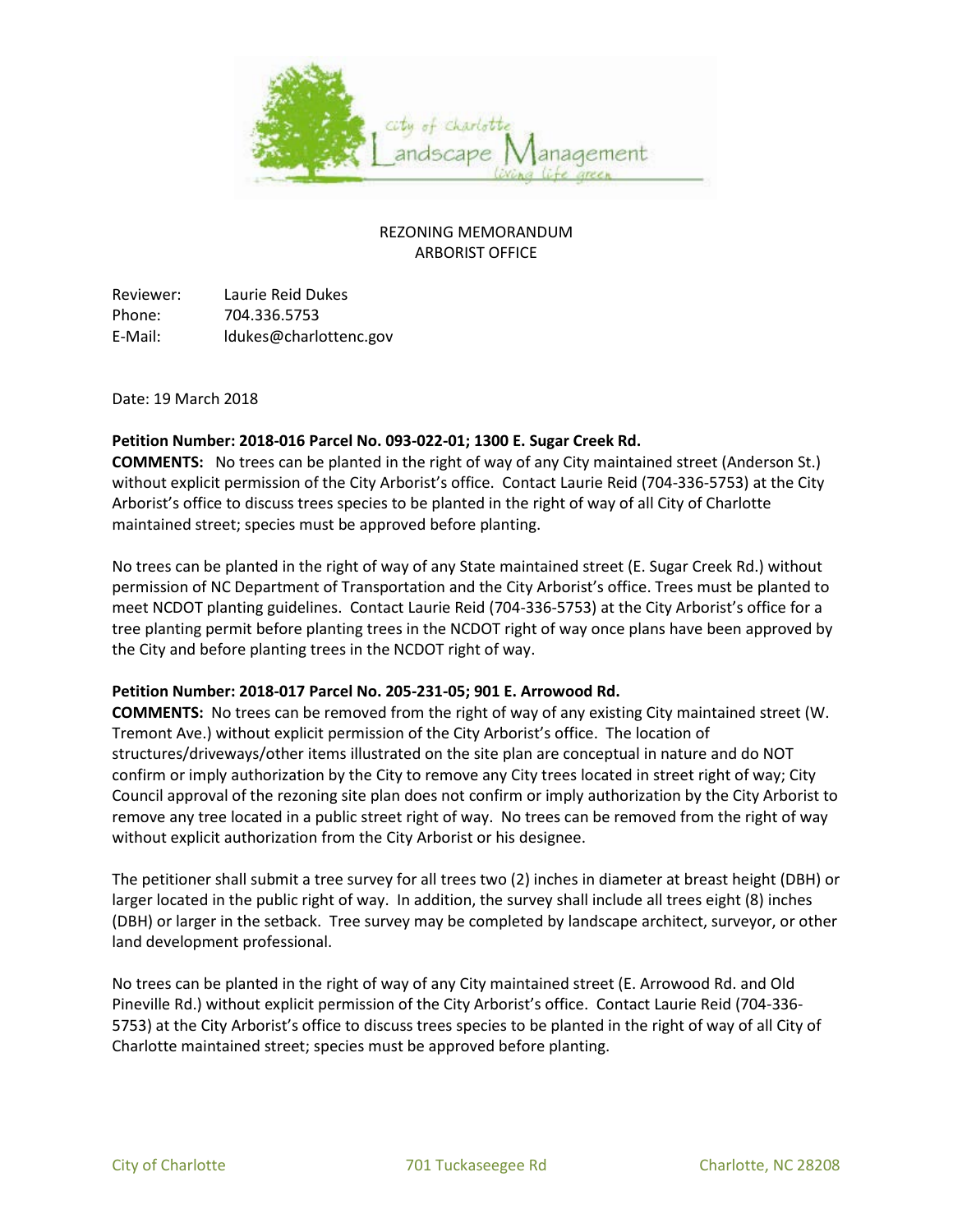

### **Petition Number: 2018-018 Parcel No. 095-061-01, 095-061, 02, 095-061-26; 201 and 1926 The Plaza, 1925 Nassau Blvd.**

**COMMENTS:** No trees can be removed from the right of way of any existing City maintained street (The Plaza, Belvedere Ave., Thurmond Place, and Nassau Blvd) without explicit permission of the City Arborist's office. The location of structures/driveways/other items illustrated on the site plan are conceptual in nature and do NOT confirm or imply authorization by the City to remove any City trees located in street right of way; City Council approval of the rezoning site plan does not confirm or imply authorization by the City Arborist to remove any tree located in a public street right of way. No trees can be removed from the right of way without explicit authorization from the City Arborist or his designee.

No trees can be planted in the right of way of any existing City maintained street (The Plaza, Belvedere Ave., Thurmond Place, and Nassau Blvd.) without explicit permission of the City Arborist's office. Contact Laurie Reid (704-336-5753) at the City Arborist's office to discuss trees species to be planted in the right of way of all City of Charlotte maintained street; species must be approved before planting.

The petitioner shall submit a tree survey for all trees two (2) inches in diameter at breast height (DBH) or larger located in the public right of way. In addition, the survey shall include all trees eight (8) inches (DBH) or larger in the setback. Tree survey may be completed by landscape architect, surveyor, or other land development professional.

### **Petition Number: 2018-019 Parcel No. 103-011-12; 3540 N. Sharon Amity Rd.**

**COMMENTS:** No trees can be planted in the right of way of any existing (N. Sharon Amity Rd.) or newly created City maintained street without explicit permission of the City Arborist's office. Contact Laurie Reid (704-336-5753) at the City Arborist's office to discuss trees species to be planted in the right of way of all City of Charlotte maintained street; species must be approved before planting.

### **Petition Number: 2018-020 Parcel No. 205-231-07; 809 E. Arrowood Rd.**

**COMMENTS:** No trees can be removed from the right of way of any existing (Old Pineville Rd. or Kings Ridge Rd.) or newly created City maintained street without explicit permission of the City Arborist's office. The location of structures/driveways/streets/other items illustrated on the site plan are conceptual in nature and do NOT confirm or imply authorization by the City to remove any City trees located in street right of way; City Council approval of the rezoning site plan does not confirm or imply authorization by the City Arborist to remove any tree located in a public street right of way.

No trees can be planted in the right of way of any existing (Old Pineville Rd. or Kings Ridge Rd.) or newly created City maintained street without explicit permission of the City Arborist's office. Contact Laurie Reid (704-336-5753) at the City Arborist's office to discuss trees species to be planted in the right of way of all City of Charlotte maintained street; species must be approved before planting.

The petitioner shall submit a tree survey for all trees two (2) inches in diameter at breast height (DBH) or larger located in the public right of way. In addition, the survey shall include all trees eight (8) inches (DBH) or larger in the setback. Tree survey may be completed by landscape architect, surveyor, or other land development professional.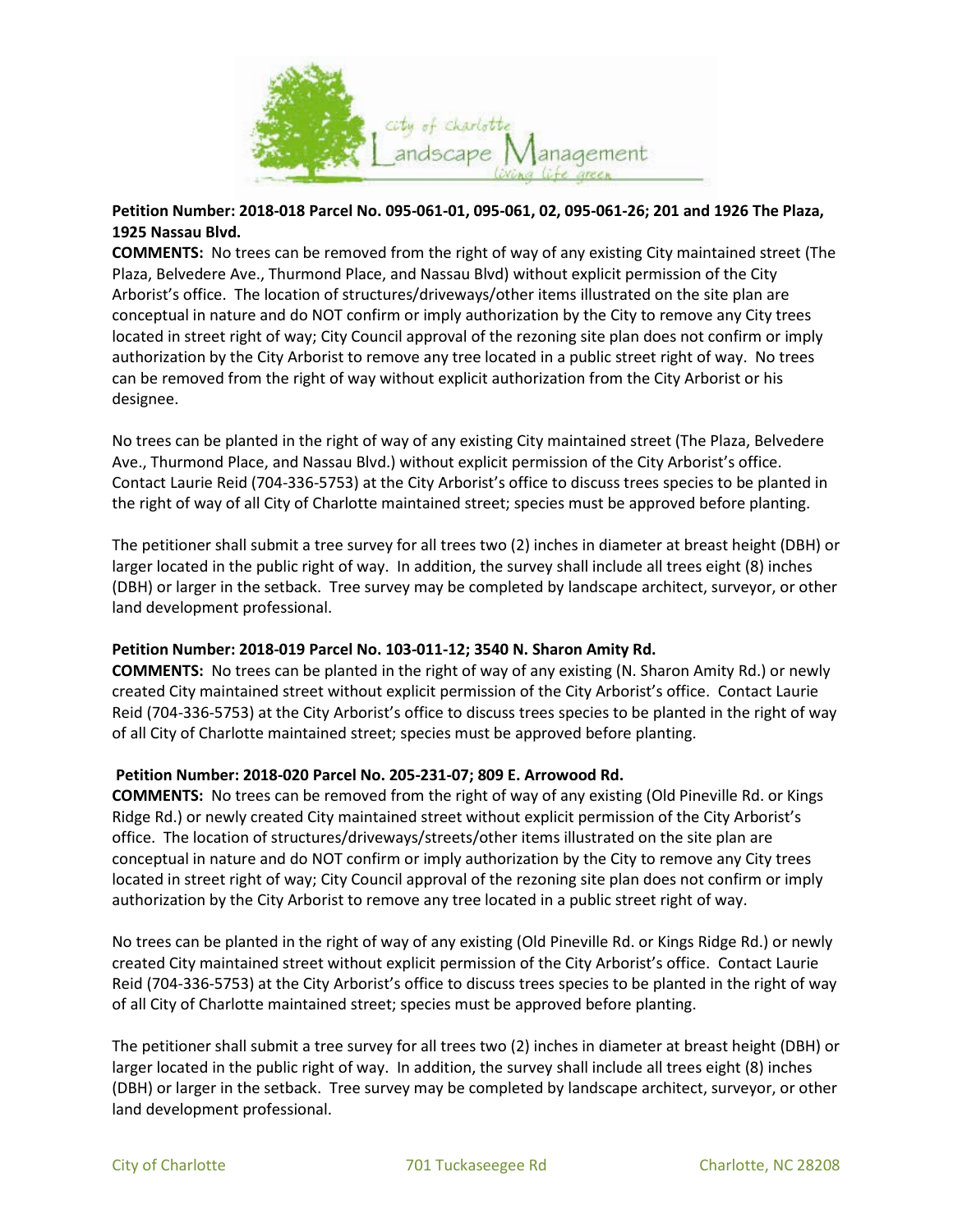

#### **Petition Number: 2018-021 Parcel No. 093-092-01; 3100 The Plaza.**

**COMMENTS:** No trees can be removed from the right of way of any existing (Shamrock Dr. and The Plaza) City maintained street without explicit permission from the City Arborist or his designee. The location of structures/driveways/other items illustrated on the site plan are conceptual in nature and do NOT confirm or imply authorization by the City to remove any City trees located in street right of way; City Council approval of the rezoning site plan does not confirm or imply authorization by the City Arborist to remove any tree located in a public street right of way.

No trees can be planted in the right of way of any existing or newly created City maintained street without explicit permission of the City Arborist's office. Contact Laurie Reid (704-336-5753) at the City Arborist's office to discuss trees species to be planted in the right of way of all City of Charlotte maintained street; species must be approved before planting.

#### **Petition Number: 2018-022 Parcel No. 171-011-52; 700 E. Woodlawn Rd.**

**COMMENTS:** Trees cannot be removed from or planted in the right of way of any state maintained streets (E. Woodlawn Rd.) without permission of NC Department of Transportation and the City Arborist's office.

Required Tree Ordinance perimeter trees are required to be planted to meet NCDOT planting guidelines. Contact Laurie Reid (704-336-5753) at the City Arborist's office for a tree planting permit before planting trees in the NCDOT right of way once plans have been approved by the City and before planting trees in the NCDOT right of way. As per the NCDOT tree planting guidelines, the center of a large maturing trees are required to be planted 10 feet from the edge of travel lane where there is curb and gutter. The site as shown does not comply with this requirement with the future curb designation nor does the future width of the planting strip comply with the tree ordinance. As such, the setback along E. Woodlawn Rd. shall be increased from 14 feet from future back of curb to a distance of a minimum of 17.5 feet. This increased setback will allow the site to be in compliance with the tree ordinance and the NCDOT planting guidelines, specifically, the center of the required perimeter trees to be seven feet six inches (7.5 feet) from the back of future curb and a minimum of 4 feet from the sidewalk on E. Woodlawn so that the planting strip is 11.5 feet total width from the future back of curb.

### **Petition Number: 2018-023 Parcel No. 091-091-29; 3346 Spencer St.**

**COMMENTS:** No trees can be removed from the public right of way of any existing (Spencer St.) or newly created city maintained street without explicit authorization from the City Arborist or his designee. The location of structures, driveways, and other items illustrated on the site plan are conceptual in nature; City Council approval of the rezoning site plan does not confirm or imply authorization by the City Arborist to remove any tree located in a public street right of way.

The petitioner shall submit a tree survey for all trees two (2) inches in diameter at breast height (DBH) or larger located in the public right of way. In addition, the survey shall include all trees eight (8) inches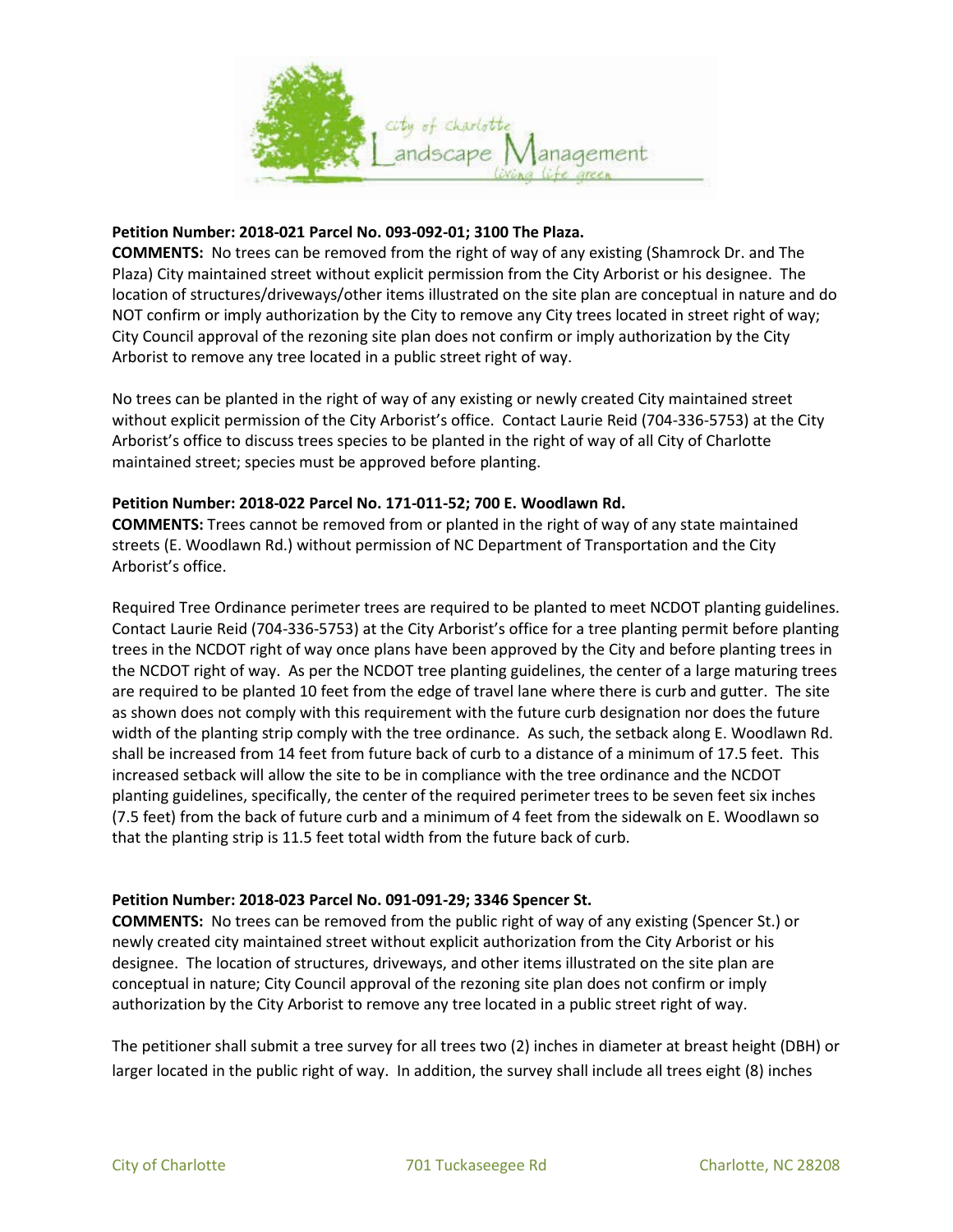

(DBH) or larger in the setback. Tree survey may be completed by landscape architect, surveyor, or other land development professional.

Trees cannot be planted in the right of way of all City of Charlotte maintained streets (Spencer St.) without explicit authorization from the City Arborist or his designee. Contact Laurie Reid (704-336-5753) at the City Arborist's office to discuss trees species to be planted in the right of way of all City of Charlotte maintained street; species must be approved before planting.

# **Petition Number: 2018-024 Parcel No. 175-182-21, 175-182, 22, 175-182, 23, 175-182-24; 1301, 1305, 1309, 1313 Reece Rd.**

**COMMENTS:** No trees can be removed from the public right of way of any existing (Reece Rd. and Arbor Ln.) or newly created city maintained street without explicit authorization from the City Arborist or his designee. The location of structures, driveways, and other items illustrated on the site plan are conceptual in nature; City Council approval of the rezoning site plan does not confirm or imply authorization by the City Arborist to remove any tree located in a public street right of way.

Trees cannot be planted in the right of way of all existing (Reece Rd. and Arbor Ln.) or newly created City of Charlotte maintained streets without authorization from the City Arborist or his designee. Contact Laurie Reid (704-336-5753) at the City Arborist's office to discuss trees species to be planted in the right of way of all City of Charlotte maintained street; species must be approved before planting.

The petitioner shall submit a tree survey for all trees two (2) inches in diameter at breast height (DBH) or larger located in the public right of way. In addition, the survey shall include all trees eight (8) inches (DBH) or larger in the setback. Tree survey may be completed by landscape architect, surveyor, or other land development professional.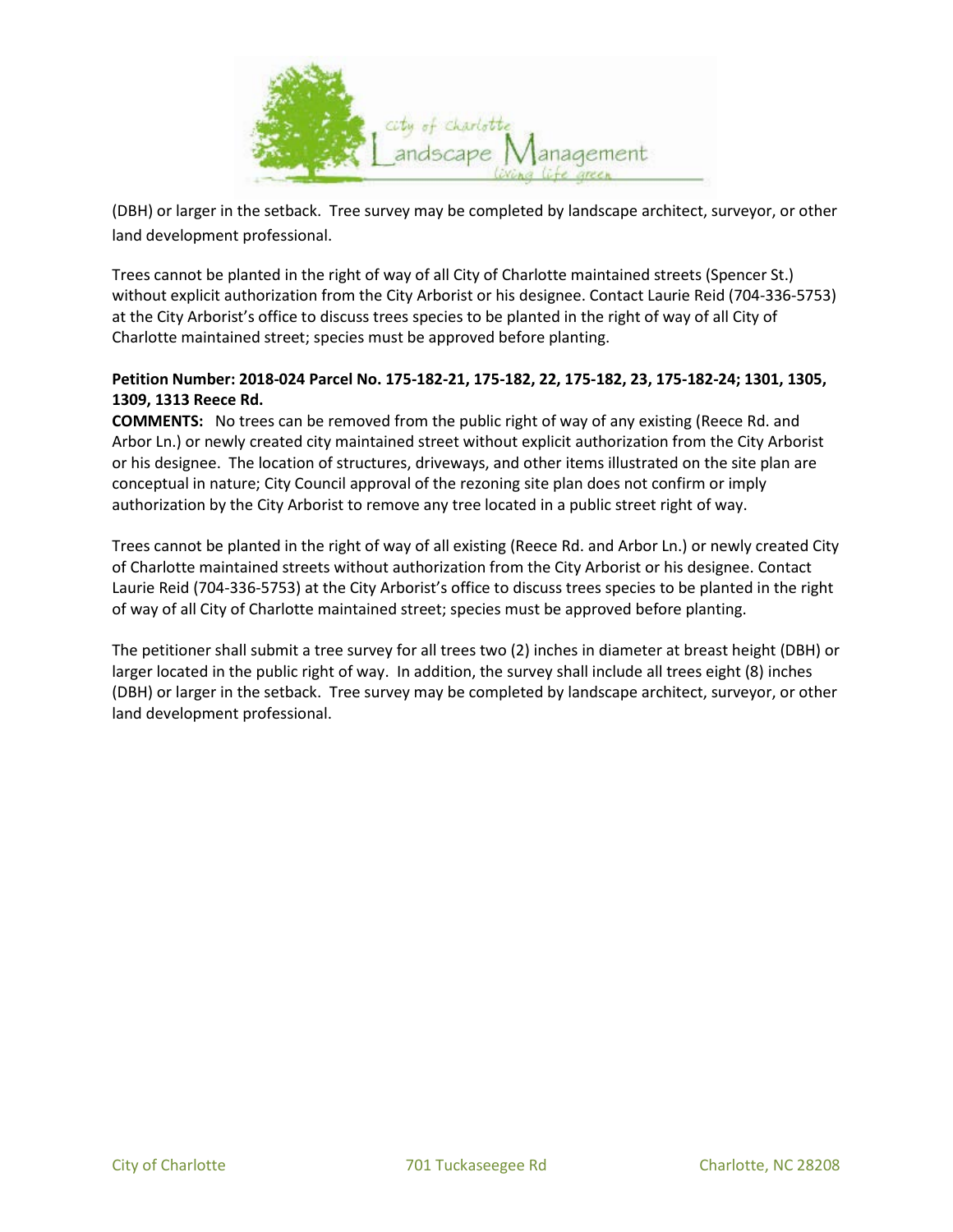

**Petition Number: 2018-025 Parcel No. 055-381-04, 055-381-05, 055-381-09, 055-381-10, 055-381-13, 055-381-15, 055-381-16, 055-381-30, 055-381-32, 055-381-33, 055-381-34, 055-381-46, 055-382-02, 055-382-03, 055-382-05, 055-382-06, 055-382-07, 055-382-08, 055-382-09, 055-382-10, 055-531-01, 055-381-08, 055-381-11, 055-381-18, 055-381-24, 055-381-25, 055-381-35, 055-381-44, 055-381-47, 055-381-53, 055-382-01, 055-382-04, 055-382-11, 055-382-13, 055-382-14, 055-381-01, 055-381-03, 055-381-14, 055-381-26, Portion of 055-371-17, Portion of 055-371-18, Portion of 055-371-0I, Portion of 055-371-02, Portion of 055-371-03, Portion of 055-371-11, Portion of 055-371-IO, Portion of 055- 371-09, Portion of055-371-07, Portion of 055-371-04, Portion of 055-371-16, Portion of 055-371-12 Portion of 055-371-05; 8404 TUCKASEEGEE RD, 8300 TUCKASEEGEE RD, 8124 TUCKASEEGEE RD, 8108 TUCKASEEGEE RD, 8411 TODD RD, 8627 TODD RD, 8635 TODD RD, 8301 TODD RD, 8401 TODD RD, 8529 TODD RD, 8507 TODD RD, 8341 TODD RD, 8600 TODD RD, 8524 TODD RD, 8508 TODD RD, 8502 TODD RD, 8414 TODD RD, 8412 TODD RD, 8408 TODD RD, 8404 TODD RD, 8650 TODD RD, 8200 TUCKASEEGEE RD, 8100 TUCKASEEGEE RD, 8312 TODD RD, 8617 TODD RD, 8621 TODD RD, 8607 TODD RD, 8311 TODD RD, 8420 TUCKASEEGEE RD, 8006 TUCKASEEGEE RD, 8620 TODD RD, 8516 TODD RD, 8312 TODD RD, 5615 S I-85 HY, 8428 TUCKASEEGEE RD, 8419 TODD RD, 8500 TUCKASEEGEE RD, 415 E. 21st. St.**

**COMMENTS:** Project is currently outside the city limits. If the project will remain outside the City limits, No Comments. If the project area is annexed to the City of Charlotte, the following comments apply: Trees cannot be planted in the right of way of all existing (E. 21 $^{\rm st}$  St.) and newly created City of Charlotte maintained streets without authorization from the City Arborist or his designee. Contact Laurie Reid (704-336-5753) at the City Arborist's office to discuss trees species to be planted in the right of way of all City of Charlotte maintained street; species must be approved before planting.

Trees cannot be removed from or planted in the right of way of any state maintained streets without permission of NC Department of Transportation and the City Arborist's office. Required Tree Ordinance perimeter trees are required to be planted to meet NCDOT planting guidelines. Contact Laurie Reid (704-336-5753) at the City Arborist's office for a tree planting permit before planting trees in the NCDOT right of way once plans have been approved by the City and before planting trees in the NCDOT right of way.

The petitioner shall submit a tree survey for all trees two (2) inches in diameter at breast height (DBH) or larger located in the public right of way. In addition, the survey shall include all trees eight (8) inches (DBH) or larger in the setback. Tree survey may be completed by landscape architect, surveyor, or other land development professional.

# **Petition Number: 2018-026 Parcel No. 179-112-34, 179-112-66, 179-112-99, 179-112-35, 179-112-36; 7823, 7827, 7901, 7909 Park Rd.**

**COMMENTS:** No trees can be removed from the public right of way of any existing (Park Rd.) or newly created city maintained street without explicit authorization from the City Arborist or his designee. The location of structures, driveways, and other items illustrated on the site plan are conceptual in nature; City Council approval of the rezoning site plan does not confirm or imply authorization by the City Arborist to remove any tree located in a public street right of way.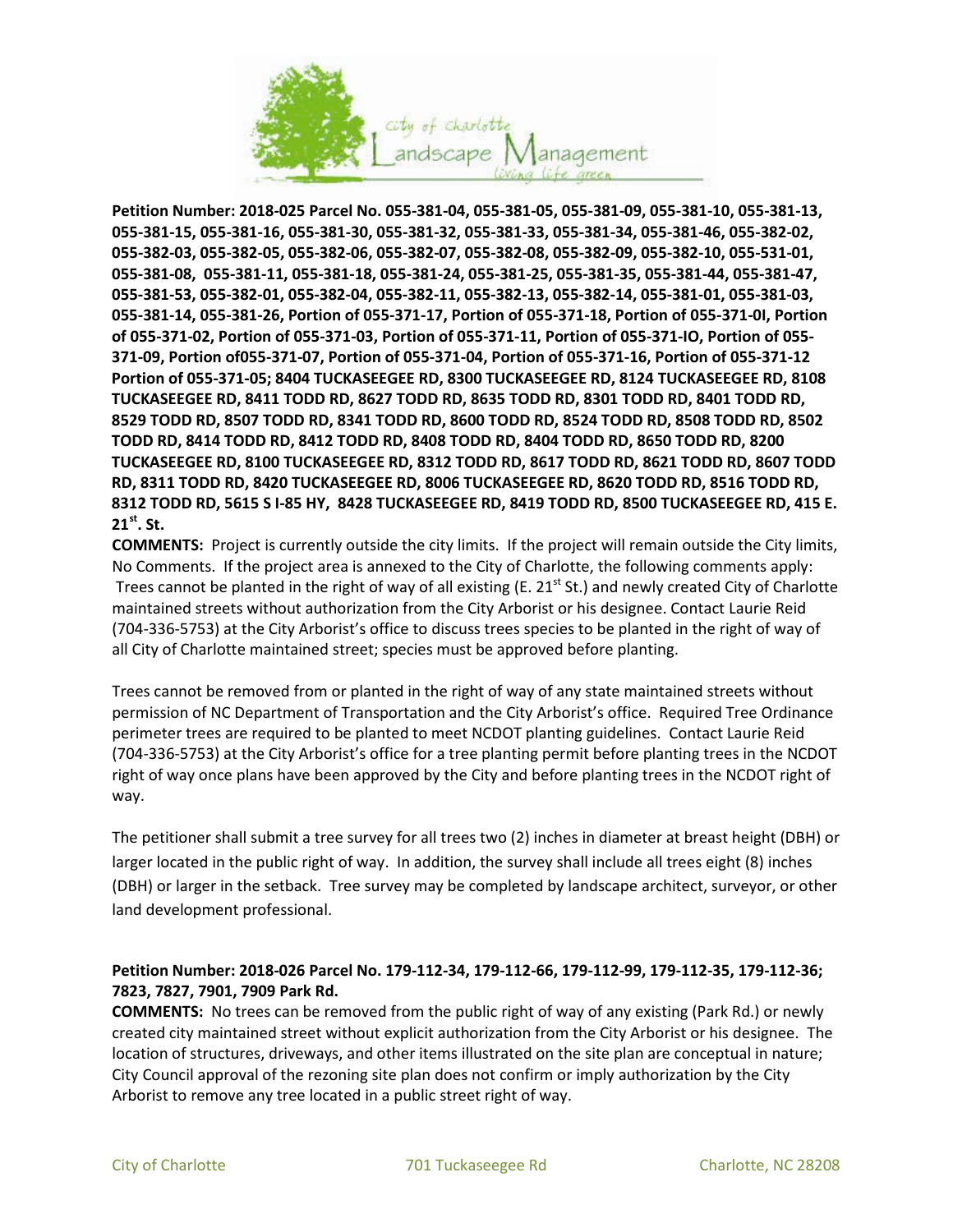

Trees cannot be planted in the right of way of all existing (Park Rd.) or newly created City of Charlotte maintained streets without authorization from the City Arborist or his designee. Contact Laurie Reid (704-336-5753) at the City Arborist's office to discuss trees species to be planted in the right of way of all City of Charlotte maintained street; species must be approved before planting.

The petitioner shall submit a tree survey for all trees two (2) inches in diameter at breast height (DBH) or larger located in the public right of way. In addition, the survey shall include all trees eight (8) inches (DBH) or larger in the setback. Tree survey may be completed by landscape architect, surveyor, or other land development professional.

### **Petition Number: 2018-027 Parcel No. 179-032-45, 179-032-47, 179-032-48, 179-032-01, 179-032-02; 5100, 4932, 4916, 4900 Sharon Road, 6514 Hazelton Dr.**

**COMMENTS:** No trees can be removed from the public right of way of any existing (Northlake Centre Parkway and Tisbury Rd.) or newly created city maintained street without explicit authorization from the City Arborist or his designee. The location of structures, driveways, and other items illustrated on the site plan are conceptual in nature; City Council approval of the rezoning site plan does not confirm or imply authorization by the City Arborist to remove any tree located in a public street right of way.

Trees cannot be planted in the right of way of all existing (Northlake Centre Parkway and Tisbury Rd.) City of Charlotte maintained streets without authorization from the City Arborist or his designee. Contact Laurie Reid (704-336-5753) at the City Arborist's office to discuss trees species to be planted in the right of way of all City of Charlotte maintained street; species must be approved before planting.

The petitioner shall submit a tree survey for all trees two (2) inches in diameter at breast height (DBH) or larger located in the public right of way. In addition, the survey shall include all trees eight (8) inches (DBH) or larger in the setback. Tree survey may be completed by landscape architect, surveyor, or other land development professional.

## **Petition Number: 2018-028 Parcel No. 141-171-02, 141-141-05, 141-171-06, 141-171-07, 141-171-08, 141-171-09; 5724 Dixie River Rd., 5632, 5626, 5500 Shopton Rd.**

**COMMENTS:** Project is currently outside the city limits. If the project will remain outside the City limits, No Comments. If the project area is annexed to the City of Charlotte, the following comments apply: Trees cannot be planted in the right of way of all existing and newly created City of Charlotte maintained streets without authorization from the City Arborist or his designee. Contact Laurie Reid (704-336-5753) at the City Arborist's office to discuss trees species to be planted in the right of way of all City of Charlotte maintained street; species must be approved before planting.

Trees cannot be removed from or planted in the right of way of any state maintained streets without permission of NC Department of Transportation and the City Arborist's office. Required Tree Ordinance perimeter trees are required to be planted to meet NCDOT planting guidelines. Contact Laurie Reid (704-336-5753) at the City Arborist's office for a tree planting permit before planting trees in the NCDOT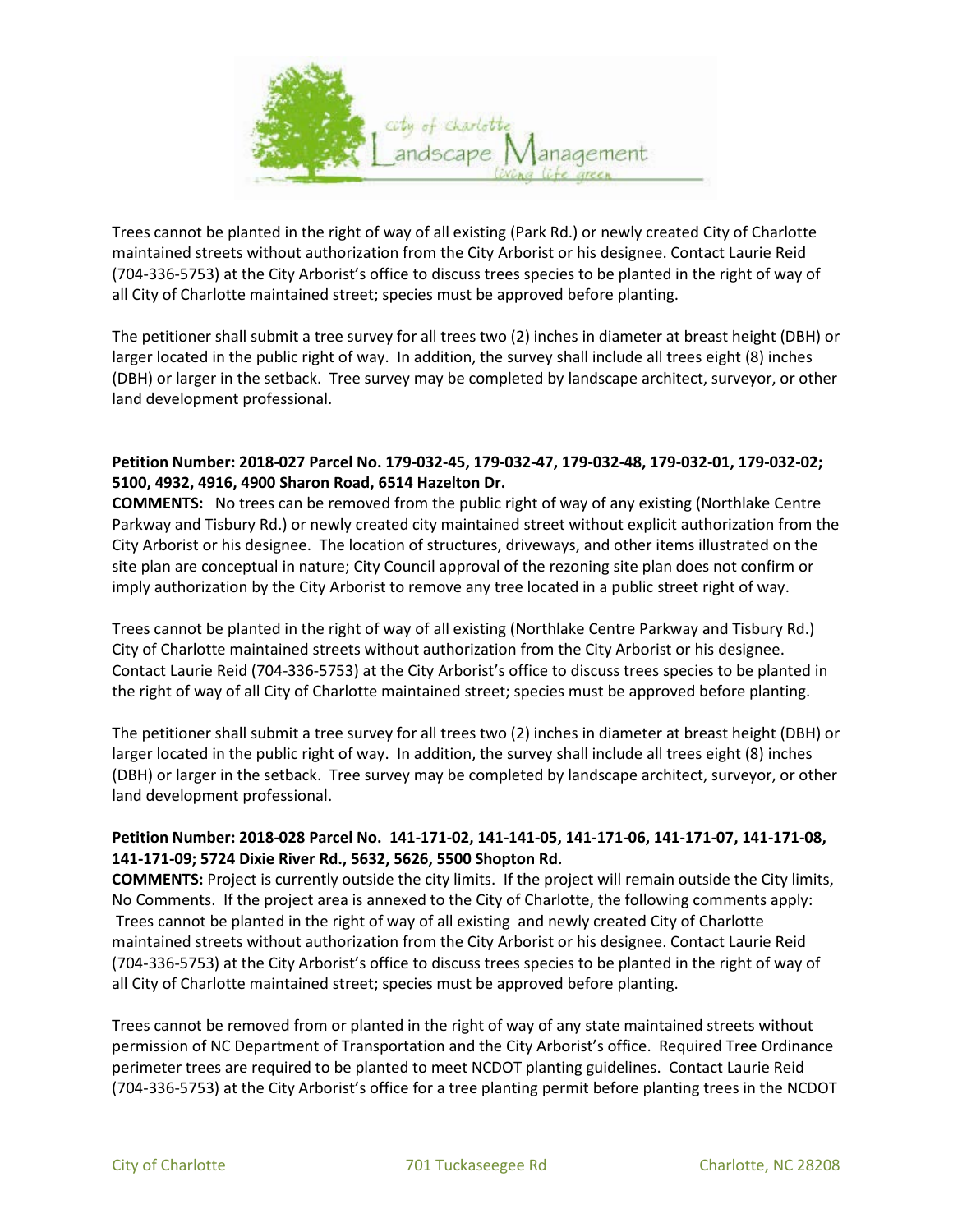

right of way once plans have been approved by the City and before planting trees in the NCDOT right of way.

The petitioner shall submit a tree survey for all trees two (2) inches in diameter at breast height (DBH) or larger located in the public right of way. In addition, the survey shall include all trees eight (8) inches (DBH) or larger in the setback. Tree survey may be completed by landscape architect, surveyor, or other land development professional.

## **Petition Number: 2018-029 Parcel No. 025-081-22, portion of 025-081-23, 025-103-02, 025-103-03, 025-103-09**

**COMMENTS:** Trees cannot be planted in the right of way of all existing (E. 21st St.) and newly created City of Charlotte maintained streets without authorization from the City Arborist or his designee. Contact Laurie Reid (704-336-5753) at the City Arborist's office to discuss trees species to be planted in the right of way of all City of Charlotte maintained street; species must be approved before planting.

Trees cannot be removed from or planted in the right of way of any state maintained streets without permission of NC Department of Transportation and the City Arborist's office. Required Tree Ordinance perimeter trees are required to be planted to meet NCDOT planting guidelines. Contact Laurie Reid (704-336-5753) at the City Arborist's office for a tree planting permit before planting trees in the NCDOT right of way once plans have been approved by the City and before planting trees in the NCDOT right of way.

Trees cannot be removed from or planted in the right of way of any State maintained streets (I-485) without permission of NC Department of Transportation and the City Arborist's office. Required Tree Ordinance perimeter trees are required to be planted to meet NCDOT planting guidelines. Contact Laurie Reid (704-336-5753) at the City Arborist's office for a tree planting permit before planting trees in the NCDOT right of way once plans have been approved by the City and before planting trees in the NCDOT right of way.

The petitioner shall submit a tree survey for all trees two (2) inches in diameter at breast height (DBH) or larger located in the public right of way. In addition, the survey shall include all trees eight (8) inches (DBH) or larger in the setback. Tree survey may be completed by landscape architect, surveyor, or other land development professional.

## **Petition Number: 2018-030 Parcel No. 039-102-05, 039-102-06; 4200 and 4420 Northpointe Industrial Blvd.**

**COMMENTS:** The location of structures, driveways, bike lanes, turn lanes, and other items illustrated on the site plan are conceptual in nature and do NOT confirm or imply authorization by the City to remove any City trees located in street right of way (Cindy Ln and Cochrane Dr.); City Council approval of the rezoning site plan does not confirm or imply authorization by the City Arborist to remove any tree located in a public street right of way. No trees can be removed from the right of way (Northpointe Industrial Blvd.) without explicit authorization from the City Arborist or his designee.

No trees can be planted in the right of way of any existing or created city maintained street without explicit authorization from the City Arborist or his designee. Contact Laurie Reid (704-336-5753) at the